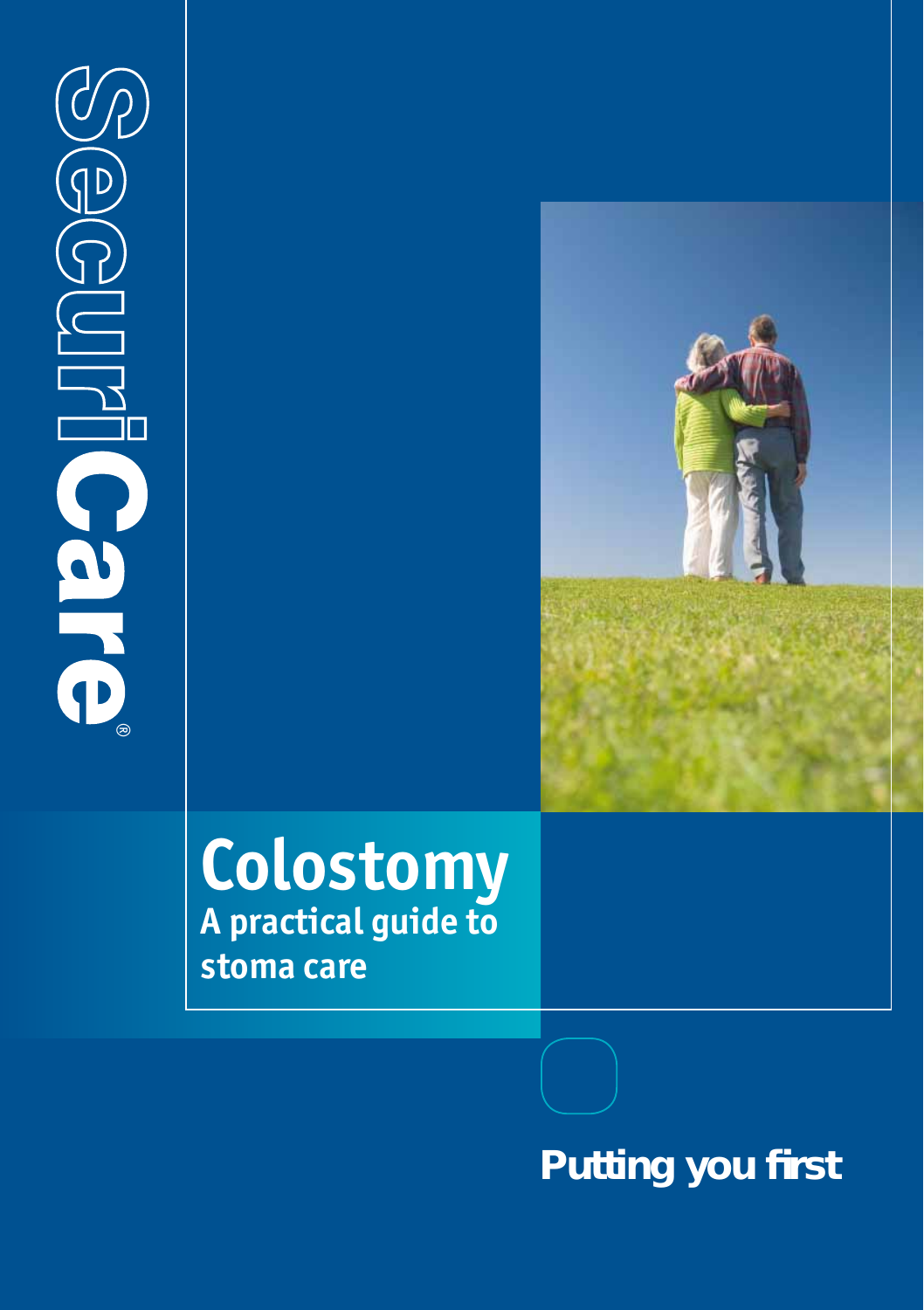When any patient, following diagnostic tests, is told by their colorectal surgeon that an operation resulting in the formation of a stoma is necessary they will naturally feel very apprehensive and frightened. Whilst stomas have been formed surgically for many years, most patients confronted with this prognosis can only think back, perhaps to their relatives who might have had a colostomy many years ago and assume that their fate will be similar with the attendant inconvenience and odour. Fortunately, research and development within the stoma field has progressed enormously over the last few years, pouches of all shapes sizes and applications are available and most people can, after a period of convalescence, return to a perfectly normal life. However, part of this transition will be a steep learning curve with the help and support of your stoma nurses but the internet has provided patients with the opportunity to research the situation for themselves.

It is therefore vital that literature is available to help in this readjustment process and the booklet that you are about to read will, I am sure, be of enormous help to you but, coupled with this is the opportunity to discuss any fears or worries which you might have with people who have already undergone the procedure and this is where The Colostomy Association can help you by you using our twenty-four hour helpline manned by colostomists.

The freephone helpline number is 0800 328 4257, you can visit the web site at www.colostomyassociation.org.uk or email cass@colostomyassociation.org.uk. Please contact us if you are the slightest bit worried, our volunteers know what you are facing and can help you through your recovery.

*Monty Taylor Chairman of Trustees The Colostomy Association 2 London Court, East Street Reading RG1 4QL*

| Introduction                                  |                                                                                       | 4                                |
|-----------------------------------------------|---------------------------------------------------------------------------------------|----------------------------------|
| How the digestive system normally works       |                                                                                       | 5                                |
| What is a colostomy?                          |                                                                                       | 6                                |
| Why are colostomies carried out?              |                                                                                       | 8                                |
| Before your operation                         |                                                                                       | 9                                |
| In hospital                                   | - After your operation<br>- Leaving hospital                                          | 10<br>11                         |
| At home                                       | - When you return home                                                                | 12                               |
| Stoma pouches                                 | – One piece pouches<br>- Flushable pouches<br>- Two piece pouches<br>- Aperture sizes | 13<br>14<br>15<br>16             |
| Protecting your skin – Stoma care accessories |                                                                                       | 17                               |
| Changing a stoma pouch                        |                                                                                       | 18                               |
| <b>Back to normal</b>                         | - Food<br>- Drink<br>- Travelling<br>- Sex life<br>- Contraception<br>- Pregnancy     | 20<br>21<br>22<br>22<br>23<br>23 |
| Problems that may arise with a stoma          |                                                                                       | 24                               |
| Your questions answered                       |                                                                                       | 26                               |
| Associations and support groups               |                                                                                       | 27                               |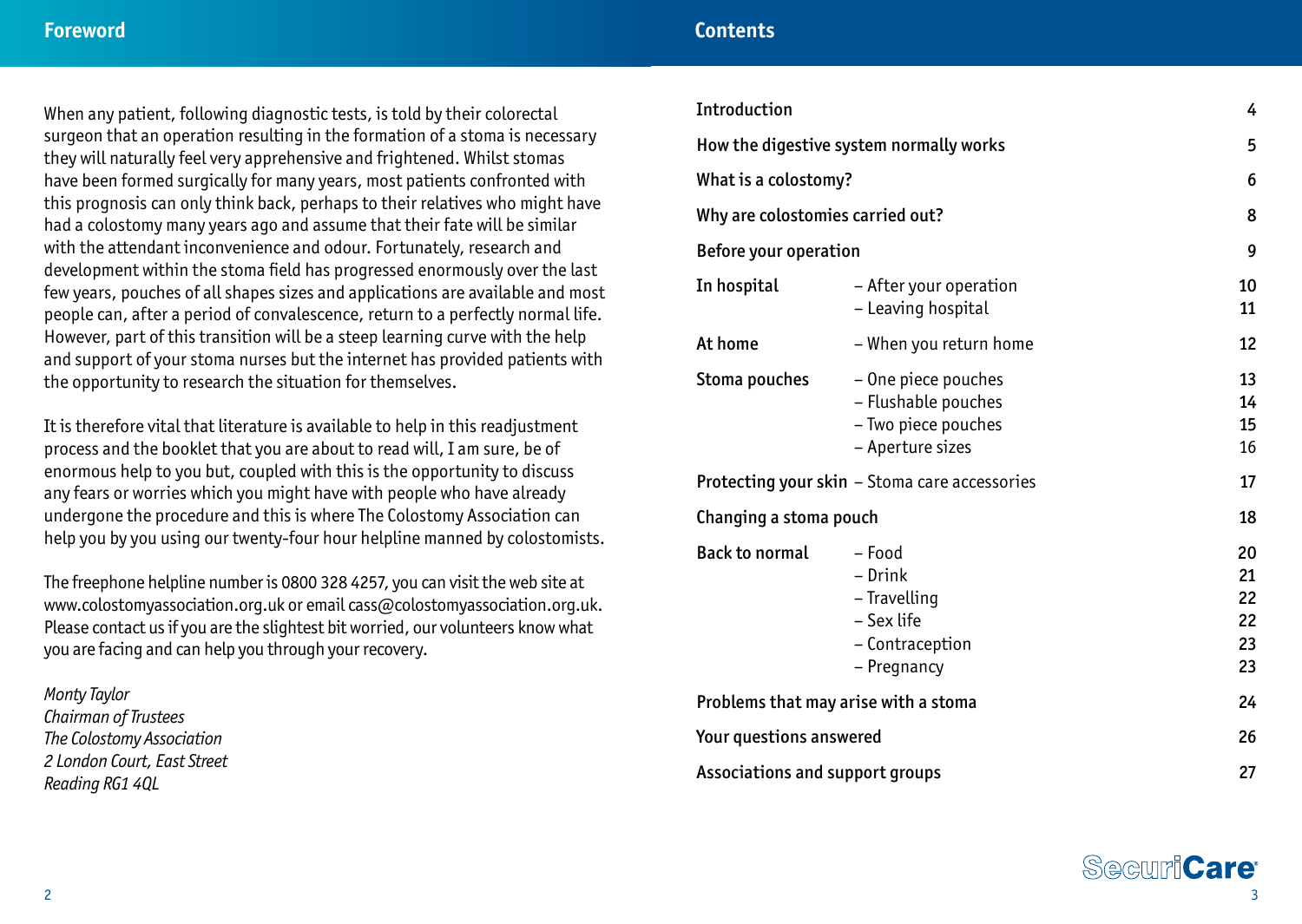It is a worrying time when you learn that you need to undergo major surgery. It can be particularly traumatic when you learn that as a result of that surgery your bodily functions will not be the same – that you will have a 'colostomy' and will not be able to pass motions in the normal way but will wear a 'pouch' on your abdomen.

You may not have heard of a colostomy or a stoma before or have only a vague idea what one is. You may feel horrified and upset, or temporarily numb at the news. Whatever your reactions and feelings, you will find hospital staff very understanding and supportive. They have helped very many people through the same experience and back to a full, active and happy life.



Very experienced nurses who specialise in stoma care will be there to care for you and help you with information, practical assistance, advice and reassurance about what having a stoma involves. A support organisation like the Colostomy Association can help with advice and visits from other (happy, healthy) colostomists. The creation of a stoma is often a lifesaving operation, and for many people – there are thousands and thousands of people with colostomies – it actually improves the quality of their lives.

By the time you leave hospital you will be able to manage the pouches for your colostomy. You will in your own way learn to cope and to come to terms with the change in your body and with your stoma. Caring support is also readily available within the community, so you won't feel alone. Soon, your stoma seems less important, and becomes just an everyday part of your life.

This booklet is intended to 'fill in' on some of the information you may have been unable to take in at the time of your surgery, to give you background information and practical advice about the day-to-day care of a stoma and to answer some of the queries that are bound to arise. It will also act as a reference source of other relevant organisations and of advice available.

Digestion begins in the mouth where the food is chewed. Swallowed food passes down the oesophagus ➀ into the stomach.

The stomach acts like a liquidiser, churning the food in digestive juices until it is reasonably liquid and passing  $it$  into the ileum  $(2)$  or small intestine.

The food passes along the small intestine (the walls of the stomach and intestines contain muscles that expand and contract to produce a wave like movement that urges the food onwards – this is called peristalsis).

#### During its journey through

the small intestine most of the nutrients in the food are absorbed into the body, leaving a fairly liquid mixture of indigestible matter and water.

The large intestine, or colon **③**, has the job of taking water back into the body, leaving the indigestible or waste matter (faeces) in a semisolid form.

At the end of the colon, waste material is stored in the rectum ➃, before being expelled through the  $anus$   $\circled{5}$ .

#### **Simplified diagram of the digestive system**



Oesophagus ➀ Small intestine (ileum) ➁ Large intestine (colon) ➂ Rectum ➃ Anus ➄

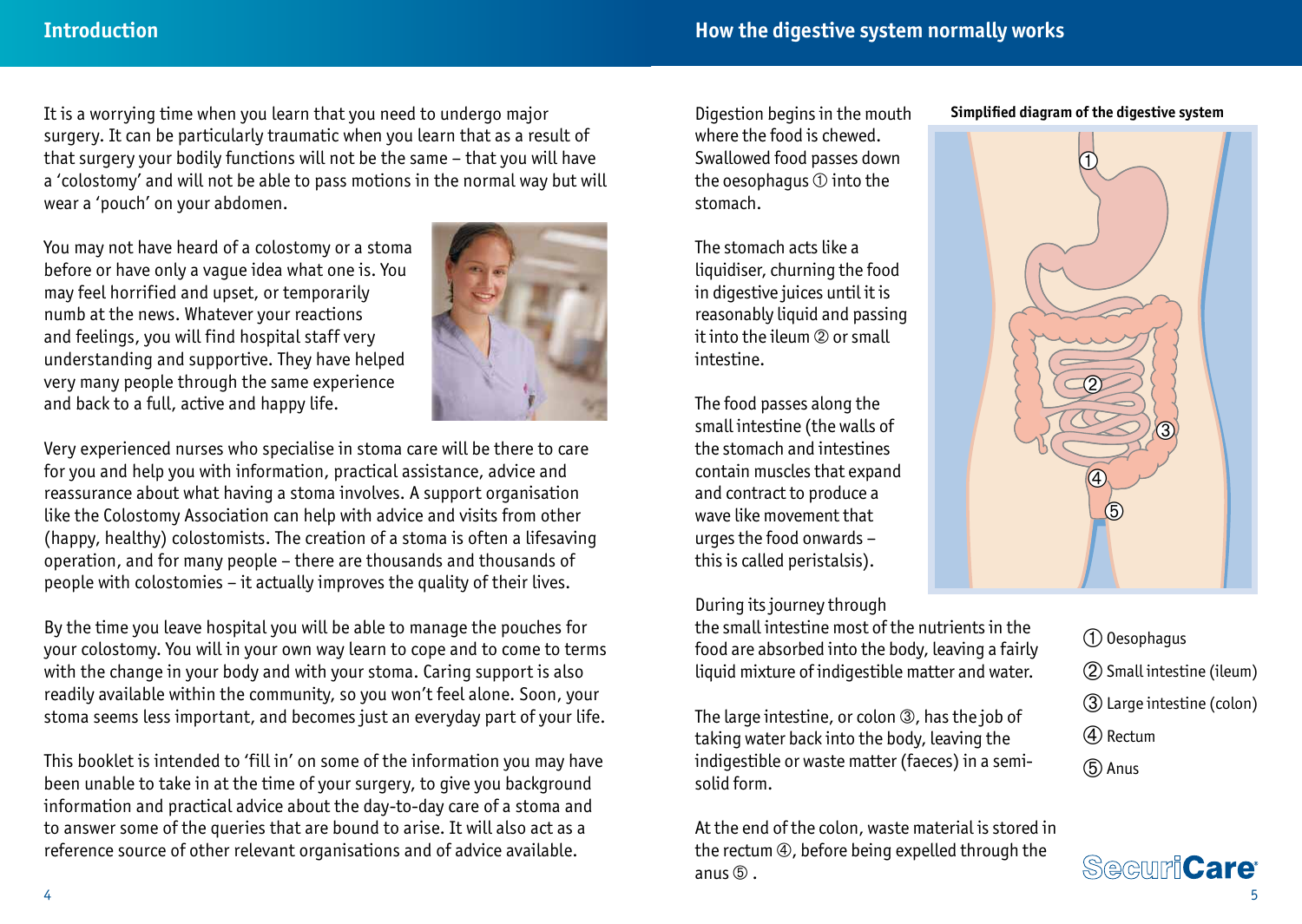There are three types of stoma procedures: colostomy, ileostomy and urostomy.

Sometimes part of the rectum  $\circledA$  and/or colon  $\circledA$  has to be removed or temporarily bypassed. This means that faeces can no longer leave the body via the anus in the usual way.

The surgeon therefore needs to create a new outlet for faeces to be passed and this is done by making an opening onto the abdomen at the front of the body. This opening is called a colostomy.

A colostomy may be sited at one of several places in the colon – usually on the left hand side.

Oesophagus ➀

- 2 Small intestine (ileum)
- Large intestine (colon) ➂
- Rectum ➃
- Anus ➄
- $\left( \right)$  Colostomy



A small opening is made on the outside of the abdomen and the end of the remaining colon ➂ is brought through and attached to the surface. This is a stoma. (The words ostomy and stoma come from the Greek word meaning 'mouth' or 'opening' and a colostomy is an opening created in the colon.)

A stoma looks like a small spout, deep pink in colour similar to the inside of the mouth. Although it looks raw, it has no feeling. Waste matter (faeces) comes out of the stoma and is collected in a special stoma pouch attached around it.



## **Mucous fistula**

Sometimes, if the rectum has not been removed but is left in place, the cut end of that may also be brought to the surface to make a small opening called a mucous fistula. This usually needs little attention.

## **The waste matter from a colostomy**

Food from the stomach travels round the small intestine, where nutrients are absorbed leaving just indigestible matter and water. This then travels round the part of the colon that remains and is passed out of the stoma. At first there is little control over this but often a regular pattern will emerge.

The colon has the job of absorbing water from the waste matter back into the body. The consistency of the waste material passed will therefore depend on how much colon is left – the further along the colon the stoma is situated, the more water will have been absorbed and the firmer the faeces will be.

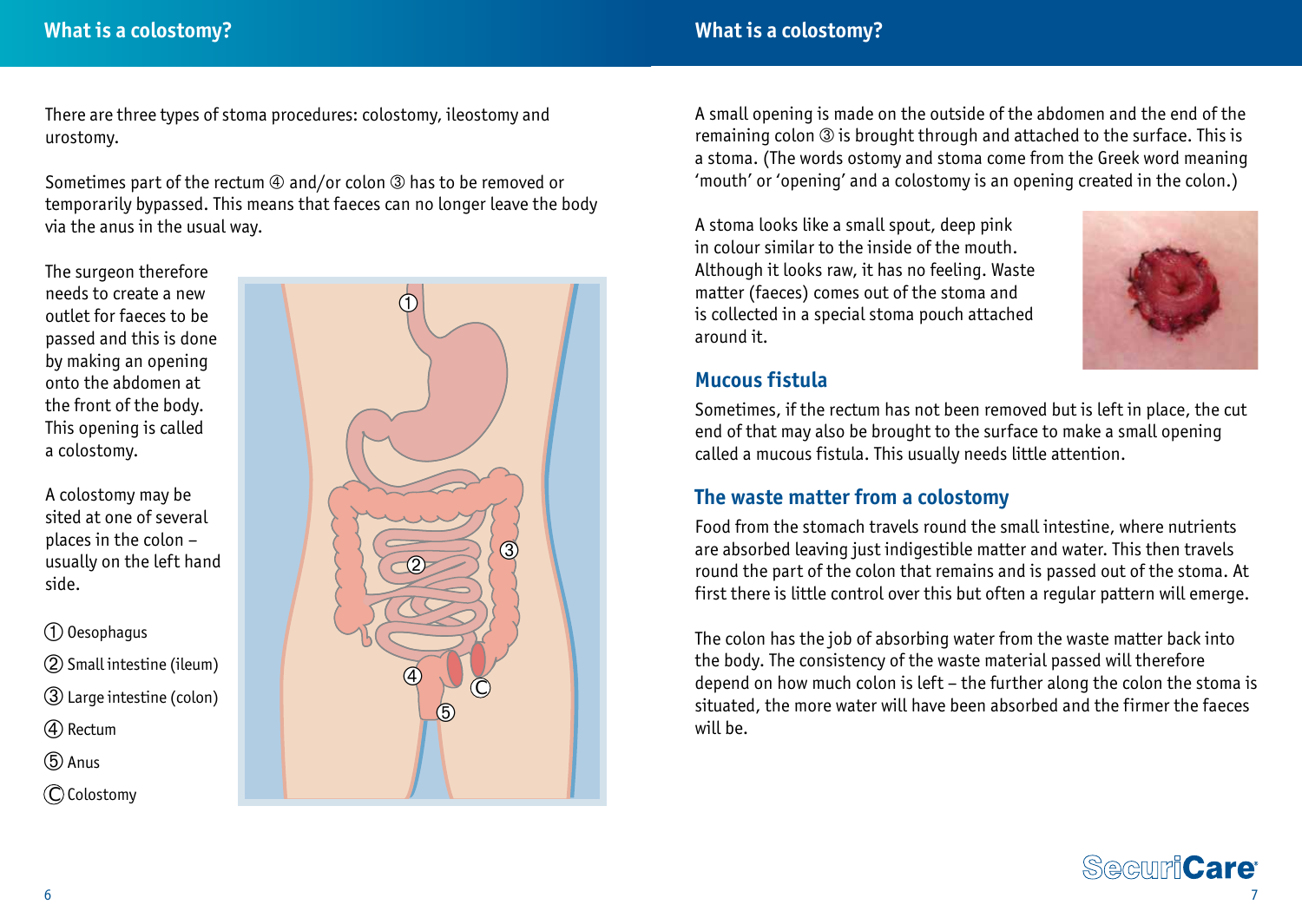Like any other major surgery a colostomy is not undertaken lightly and doctors will only recommend it where absolutely necessary.

#### **Permanent colostomy**

There are many reasons why surgery may have to be carried out and a permanent colostomy created. These include obstructions or growths of some kind in the colon or rectum, accidental injury, and occasionally severe cases of inflammatory bowel diseases like Crohn's disease.

Sometimes, patients will have had little idea that anything was seriously wrong because their condition caused only minor symptoms. The proposed surgery can therefore come as a shock, but it is necessary before further problems develop. For others, surgery can bring welcome relief from years of bowel problems. A colostomy in itself will not stop anyone from leading a full and active life.



## **Temporary colostomy**

Colostomies can also be created as a temporary measure, to allow part of the intestine to rest and heal. Rejoining of the intestine then takes place at a later date.

A temporary colostomy may be created following accidental injury, or as part of the treatment for severe diverticular disease, where small pockets of faeces become trapped in the bowel and cause inflammation, pain and bleeding, or for some other reason where the gut needs to be bypassed for a while.

The surgeon will advise if the colostomy is just a temporary measure. Day-to-day care of the stoma, however, remains the same.

## **Before your operation**

Members of the medical team will help to prepare you and advise you about your coming operation and answer queries. The procedure will be carefully explained to you and the doctor will tell you whether your colostomy is going to be a permanent one or if it is being created as a temporary measure.

It is quite likely that you will not be able to take in all the information at first. It may help to jot down any queries you have as you think of them, so that you can remember what to ask.

In many hospitals specially trained stoma care nurses will be available to help you and your family. These nurses will be closely involved in your care and will make sure you have continued support in the hospital and at home. It may be helpful to meet another person who has experienced living with a colostomy and this can be arranged, usually through the Colostomy Association.

Before you come into hospital for your operation, you may be given a chance to practice changing a pouch. This can help you to become confident more quickly at looking after your stoma after your operation.

## **Where will the stoma be?**

A colostomy is often sited on the left side of the abdomen but it depends

chiefly in which part of the colon the colostomy has been created. Usually a mark is made on your abdomen before the operation. You can become involved in this planning by indicating what might suit you best, by sitting and standing and discussing what clothes you like to wear, and where the waistbands are likely to come.

You should also make sure you can see where the stoma will be, to make appliance changes easier.

Before the operation you will probably have your bowels emptied and a washout given – medical staff will advise.



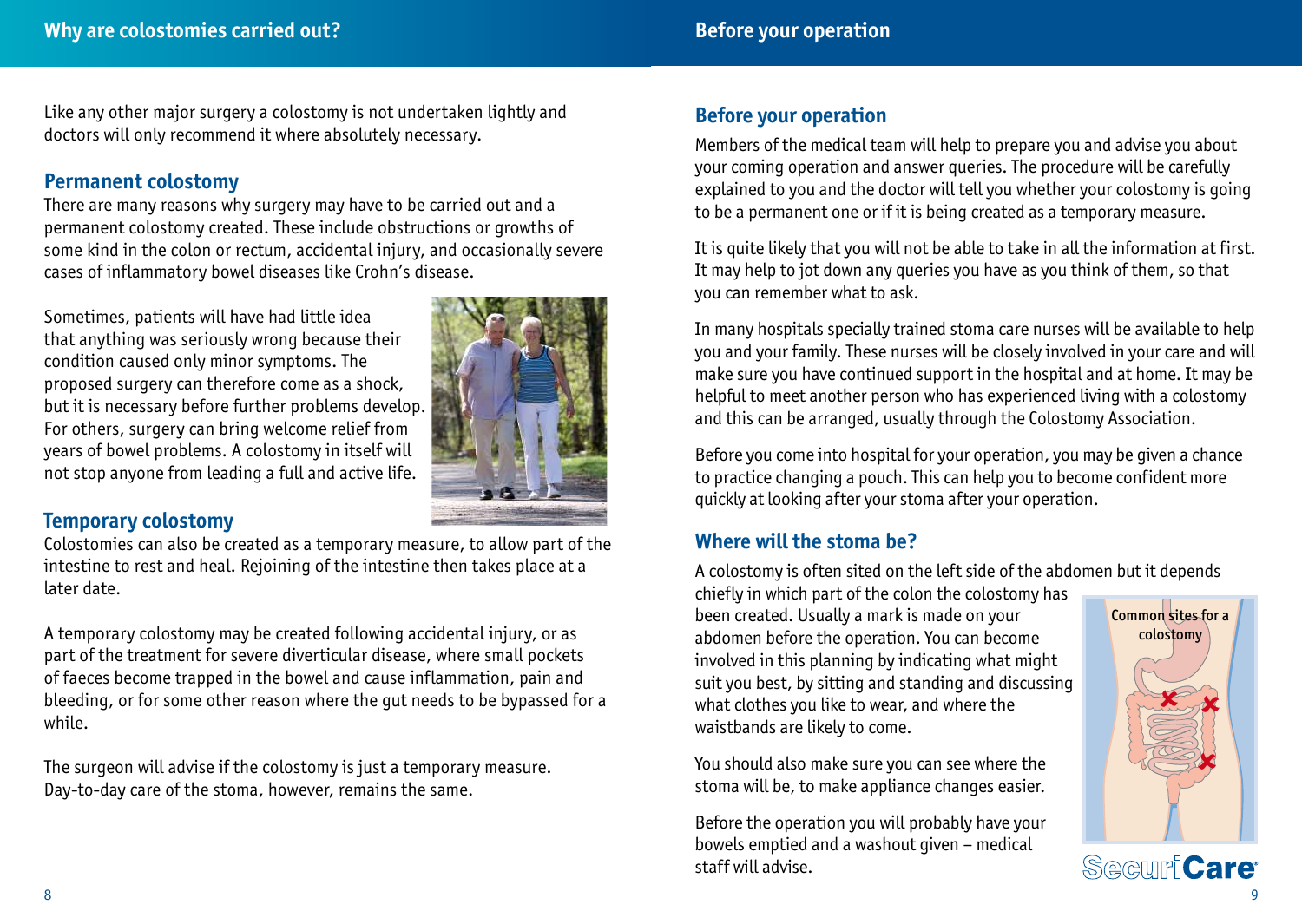## **In hospital In hospital**

## **After your operation**

When you first come round you will find there are various tubes attached to you and you may feel some weakness or discomfort. This is quite normal after any operation. All the tubes and drains will gradually be removed during the following days, you will feel stronger and you will start to drink and eat.

Your stoma will begin to be active within a few days. You will be encouraged to help with looking after your colostomy



as soon as possible. At first the stoma will be swollen, surrounded by stitches, and the pouches used at this stage are transparent and may be slightly cumbersome. The swelling will soon begin to go down, however,

and the stitches disappear by themselves or will be removed. The stoma will become smaller and neater. (The stoma will continue to become smaller even after you are allowed home and you will need to check that your pouches are still a good fit.)



You are likely to be in hospital for somewhere between five to ten days. The stoma care nurse will teach you how to change pouches, how to measure the stoma to see that the aperture of the stoma pouch is correct and how to care for your stoma generally. Your stoma care nurse will also fit you with a

more discreet type of pouch, after discussing with you what types of pouch are available.

## **Leaving hospital**

When you leave hospital you will be given full details of how to contact your stoma care nurse for information or advice. You will also have an appointment for your first check-up at the



*Using a measuring guide to ensure that a pouch with the correct aperture is fi tted.*

hospital and your family doctor will be notified of your return home. You will be given enough supplies of pouches to keep you going for the time being plus a detailed list of the items you use so that you can ask your doctor for a prescription.

> Blue disposal bags and wipes are supplied free to patients ordering supplies through the SecuriCare Home Delivery Service. For information call free on 0800 585125.

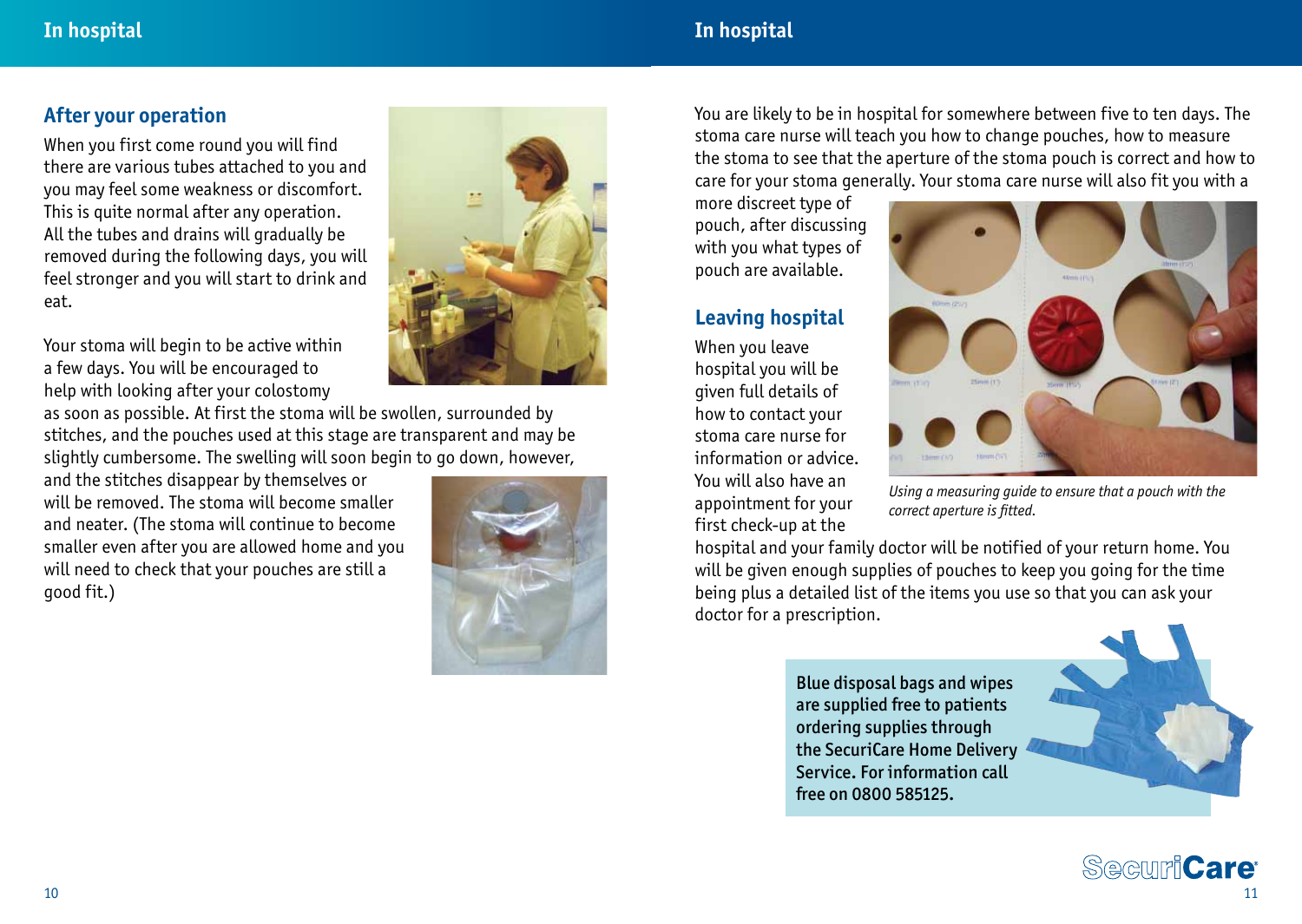## **When you return home**

Support is available from your stoma care nurse and/or community nurse. The stoma care nurse can be contacted by phone, and many hold regular stoma clinics. The Colostomy Association and other support groups are very helpful and supportive.

Ask your doctor to give you a prescription for the stoma care items you need. You are exempt from charges if you are over 60. People of any age are exempt from charges if their colostomy is permanent. Apply for exemption on the special FP92A form given to you in hospital or available from your doctor or local Department of Health office\*. The form should be signed by your hospital doctor or GP.

## **How to obtain stoma care supplies**

Your doctor writes you a prescription. You can then go to your local retail chemist in the normal way. They may need a little time to obtain the items you need, so do not wait until supplies are too low.

Supplies may also be obtained direct from the manufacturers of the pouches you use, and also from general ostomy suppliers. You will need to send your prescription to these organisations. Manufacturers are also very helpful if you need emergency supplies.



If you would like information about the wide range of stoma care pouches and accessories please contact the Careline on **Freephone 0800 585125**

**www securicaremedical.co.uk** Your stoma care nurse will be able to show you a selection of pouches and accessories available and will advise you on their use.

To help you when choosing a pouch that is right for you call the SecuriCare Careline 0800 585125.

## **Colostomy pouches**

The waste passed out from a colostomy is usually fairly firm so a 'closed' or non-drainable stoma pouch is used. The pouch is removed and replaced with a new one once or twice a day, or as required.

The consistency of waste matter passed out of a stoma does vary, however, according to the position of the colostomy in the colon. If the waste is very liquid (and therefore in greater quantities), some colostomists wear drainable stoma pouches clamped shut at the bottom. The pouch can be unclamped and emptied as often as necessary during the day.

Whether you wear a closed or a drainable pouch, you will find there are basically two types of stoma pouch, one-piece and two-piece.

## **One-piece pouches**

These simple pouches are very popular and easy to manage. They are fixed around the stoma by means of a skin friendly hydrocolloid, selfadhesive wafer. When changing a pouch for a fresh one, the whole pouch is gently removed and a new one applied in its place.

\* Applies to England only.

**SecuriCare**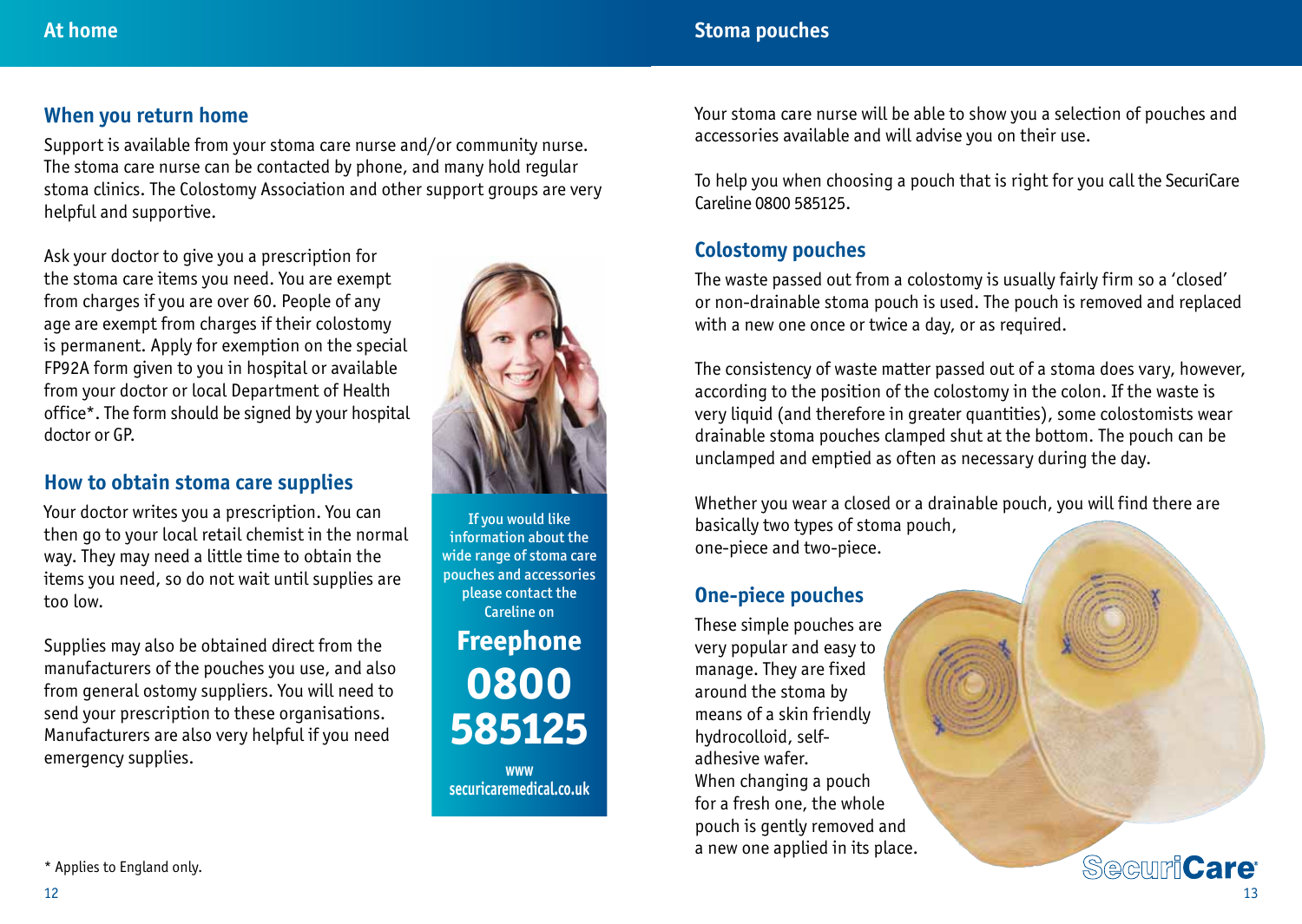The type of self adhesive wafer and precise means of attaching the pouch vary with different types and makes, so it is worth experimenting to find one that suits you, your skin and your way of life. All of the Welland pouches, for example, are affixed with HyperFlex®. HyperFlex is extremely conformable to your body shape, and therefore very secure. This helps to avoid soreness around the stoma.

There is also a choice in the size of pouches available with some manufacturers offering standard, shorter length and mini sized pouches.

The material the pouches are made from also varies. The most modern ones are very fine, soft and discreet, with a backing that is very comfortable next to the skin.

Most manufacturers are only too happy to provide free samples for you to try (and you can also keep up with the latest developments this way).

## **One piece pouch with flushable liner**

A recent advance in pouch technology was the development of a closed one-piece pouch FreeStyle® Vie Flushable featuring a detachable, toilet-disposable inner liner. This liner can be easily removed and conveniently flushed away.



## **Two-piece pouches**

These pouches have a flange (or baseplate) that fits round the stoma and stays in place for several days, with separate pouches that are attached to it.

The baseplate is left in position and a new pouch is fixed to it when required. The baseplate is usually changed once or twice a week.





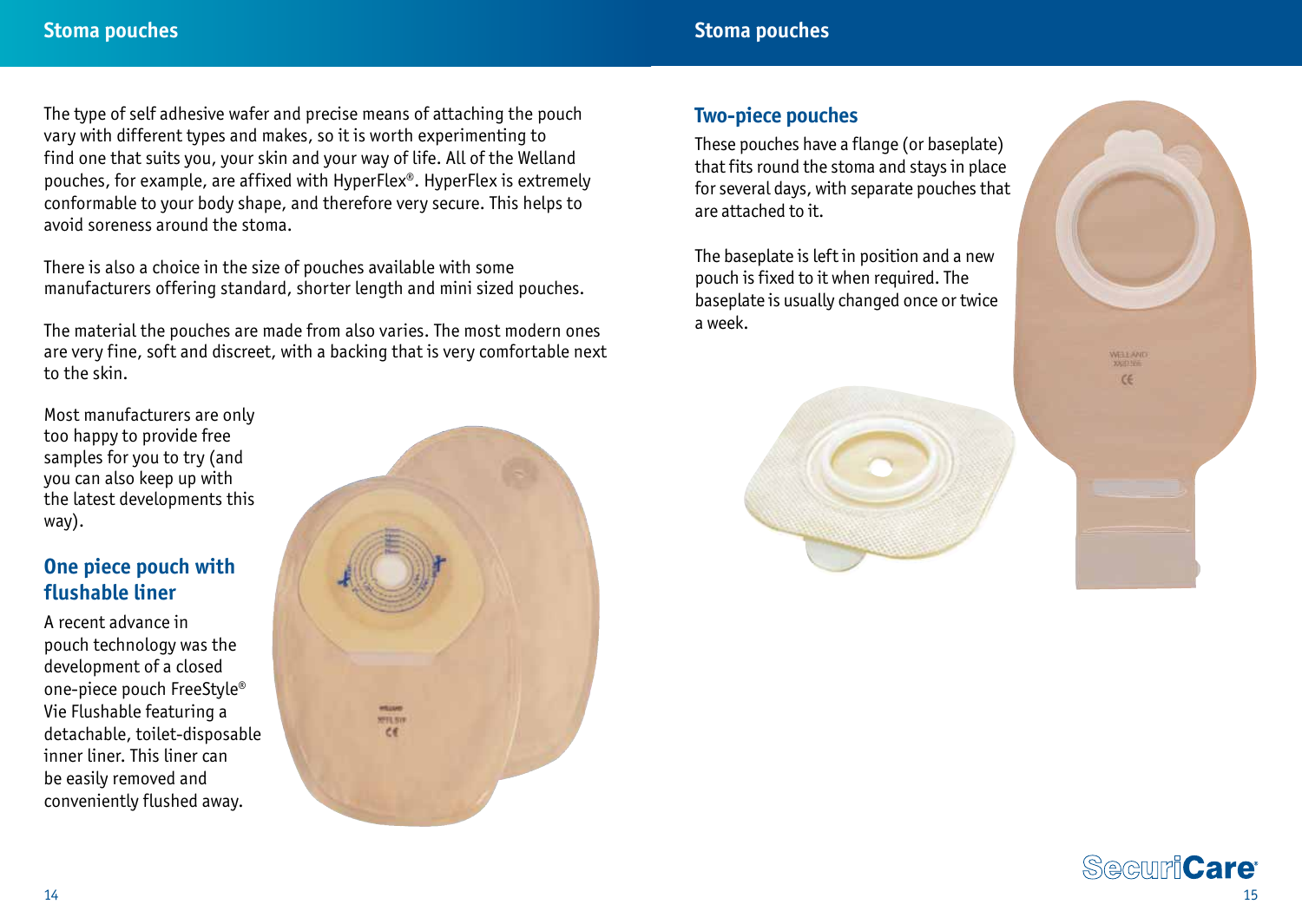## **Stoma pouches Protecting your skin**

## **Aperture sizes**

The size of a stoma varies in diameter and stoma pouches are available with different sized apertures or holes. Most manufacturers supply a measuring device. Find the correct sized measuring ring which fits comfortably and snugly round the stoma, without touching it or cutting



in. If the stoma is irregularly shaped, it is best to cut your own pattern to fit, using the measuring device as a basis, or using pouches with printed cutting guides. Alternatively call the SecuriCare careline on 0800 585 125 for assistance. For those with limited dexerity SecuriCare offer an ultrasonic pouch cutting facility.

In the months after surgery the stoma size usually reduces slightly. Check carefully to ensure a good fit – many problems with leakage or skin soreness are caused by using a pouch with the wrong size aperture.

## **Wind and odour**

Wind is an individual matter and can be a problem for some. It is usually most affected by what foods are eaten and when. Any wind produced has to escape, however, so many pouches have a built-in filter. This allows wind to

be evacuated (thereby avoiding 'ballooning' of the pouch) and helps to absorb any odour from it.

If you are conscious of odour when changing your pouch, deodorant sprays such as Limone® are available on prescription.

Odour generally should not be a problem with modern pouches which have odour-proof film and filter.





## **Stoma care accessories**

The importance of cleaning carefully and gently and of taking care of the skin around the stoma to avoid soreness cannot be emphasised too much. The waste matter in the stoma pouch contains digestive juices which can harm the skin if they come into contact with it. If the skin becomes sore, it can be difficult to get it to heal and to get a good fit with the stoma pouch.

Various barrier preparations which help protect the skin are available on prescription. These include pastes, seals, powders, sprays, creams or liquids, and handy disposable wipes that can just be wiped around the area which when dry form an invisible protective skin.

Disposal bags, which are provided free of charge (to put used stoma pouches in), medical adhesive removers, belts and deodorants are also among the many stoma care accessories available.

## **Irrigation**

There is an alternative to wearing a stoma pouch that some colostomists prefer and this is called irrigation. This involves washing out the bowel

every 24 or 48 hours to remove faeces. However, only certain stomas are suitable for irrigation, **so this method must be discussed with the doctor**. Even if suitable, proper training by the stoma care nurse must be given first. Irrigation kits are available from some stoma care manufacturers.

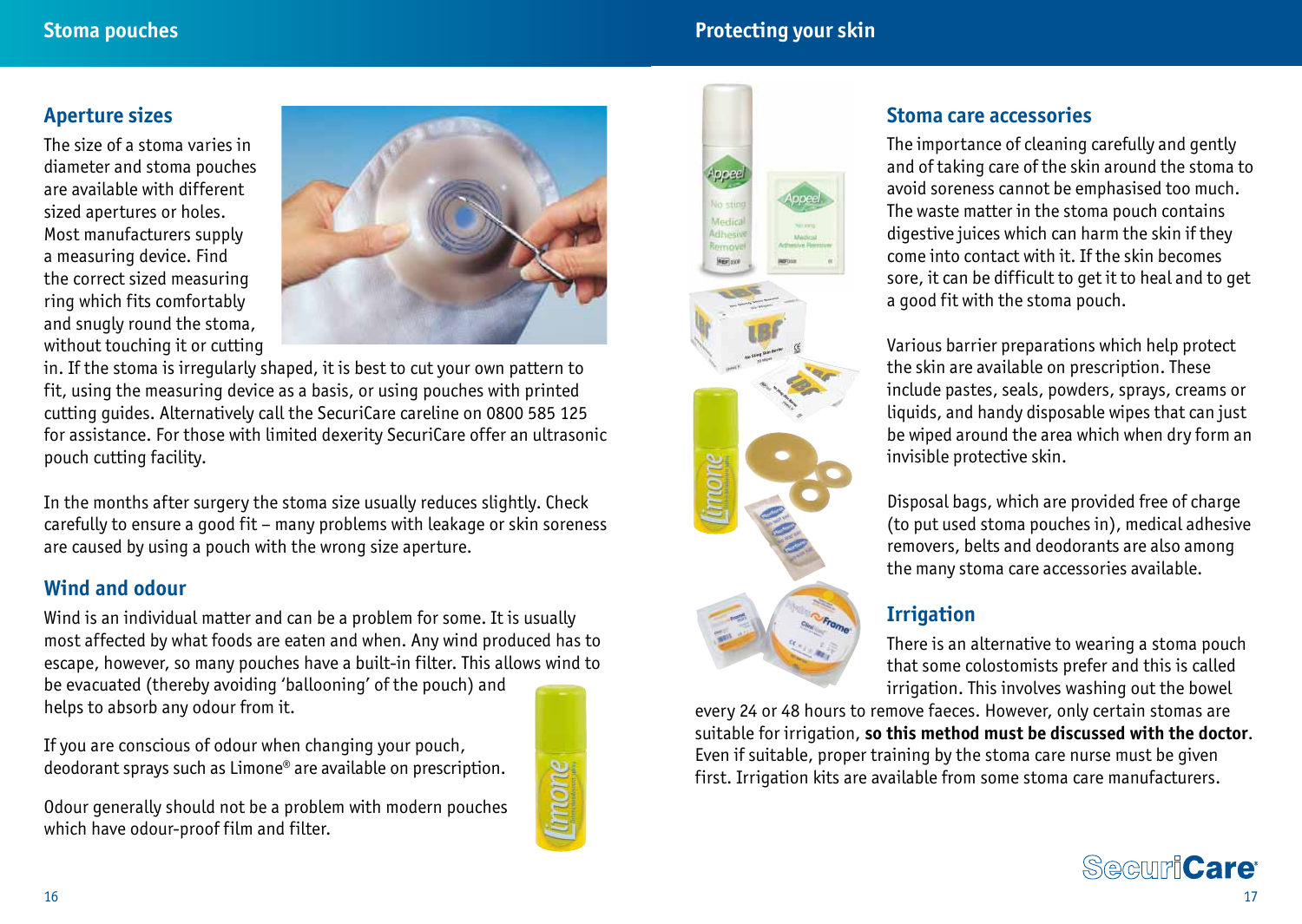A colostomy pouch may be changed as often as necessary, usually after a motion has been passed. With a one-piece pouch, the whole pouch is replaced. If a two-piece appliance is used, the pouch is changed for a new one as often as required and the baseplate (flange) is usually replaced once or twice a week.

(If you use drainable pouches, the pouches may be emptied when necessary and the routine below followed when a pouch change is required. Make sure when applying a new drainable pouch that the bottom of it is securely fastened).



*Emptying a drainable pouch*

## **Changing pouches**

When you are changing the pouch for a new one, make sure you have everything you need immediately to hand.

Gently and slowly supporting the skin with one hand, ease off the pouch. An adhesive remover can help to remove the flange.

The used pouch can be emptied (cut off the top of the pouch to do this), rinsed out under the flush of the lavatory pan and placed with any tissues etc into a plastic disposal bag – or wrapped in newspaper and put in an ordinary plastic bag.

NEVER FLUSH USED POUCHES DOWN THE TOILET UNLESS THEY ARE SPECIFICALLY DESIGNED WITH FLUSHABLE PARTS. DO NOT ATTEMPT TO BURN POUCHES AS THE PLASTIC GIVES OFF TOXIC FUMES WHEN BURNT.



*Spraying Appeel® medical adhesive remover to ease removal of pouch*



*Cleaning the skin around the stoma with a soft wipe* 



*Measuring the stoma aperture*



*Cutting the stoma aperture to the correct size*



*Removing the protective cover from the flange* 



**Position hole in flange** 



*Pouch attached*

## **Cleaning the stoma area**

Clean gently around the stoma with plain warm water (do not rub), using soft wipes. Dry the skin thoroughly, patting dry gently with tissue or kitchen roll – again, do not rub.

If necessary, check the size of your stoma, using a measuring card. If your pouch needs adjusting, cut a hole to the required size using a pair of pouch cutting scissors. Alternatively, SecuriCare can cut your pouches to the correct size from a template.

A skin barrier may be used if required before fitting a new pouch or baseplate around the stoma.

## **Replacing the appliance**

Remove the protective cover from the adhesive flange. It may help to warm the flange with your hands or even a hair dryer before removing the protective cover. This will help the flange to adhere better to the skin.

Fit pouch ensuring there are no creases in the adhesive. Allow a few minutes for the adhesive to mould to the skin.

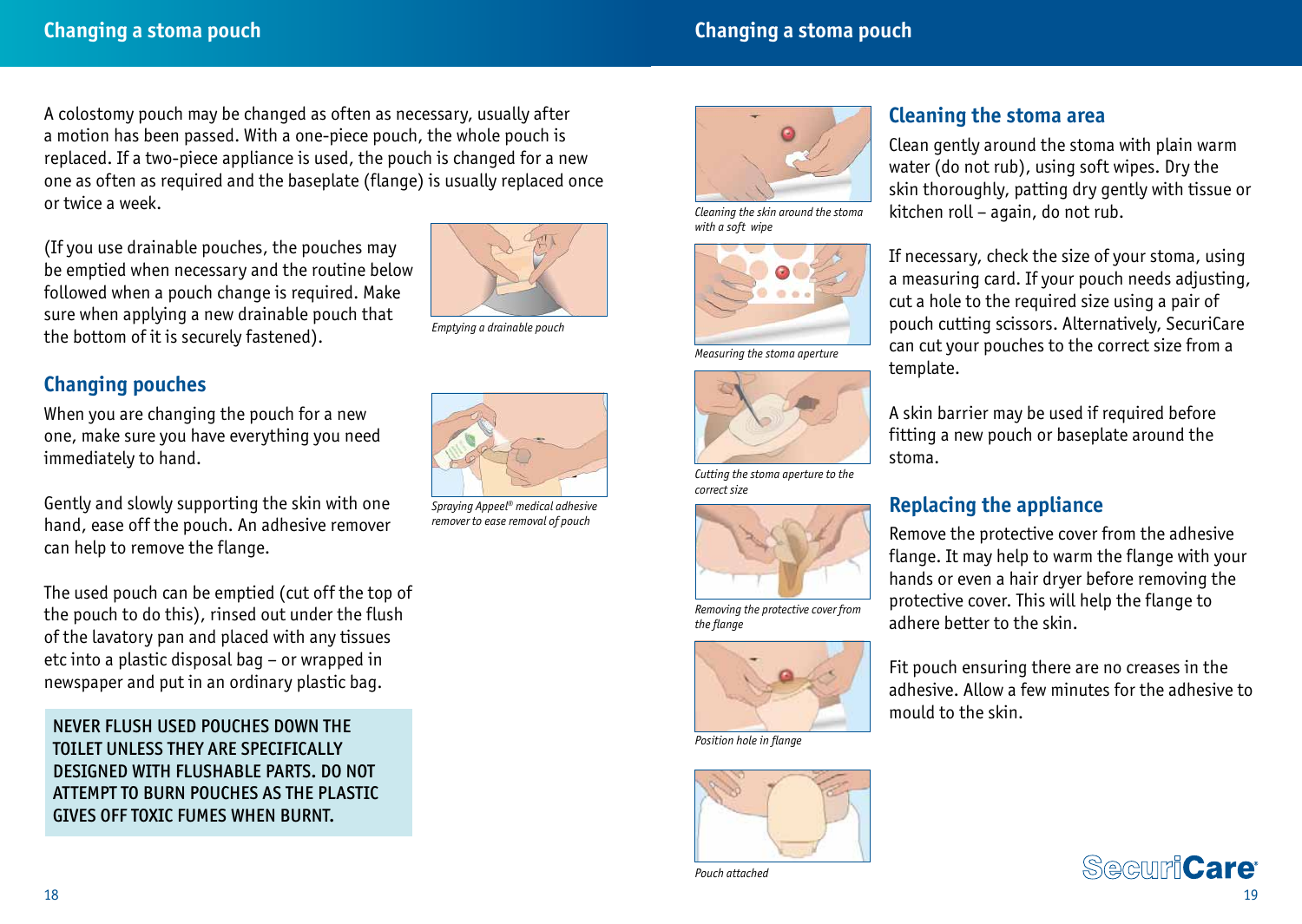Once you have recovered from your operation and are getting back to normal, having a colostomy needn't restrict you in any way. You can do what you like, wear what you like, go back to work and generally live your usual life. Other people will not be aware, unless you tell them, that you have a colostomy.

## **Settling down**

Do not be surprised if your stoma is active frequently in the early days. It will soon settle down to a fairly regular routine. This is helped by eating sensibly and regularly.

#### **Food**

There is no need to be on a special diet or be restricted in any way just because you have a colostomy – enjoy your food as before.

However, some foods can cause digestive problems, whether you have a stoma or not. If you want a curry, have one – but be prepared to use extra pouches the next day! Trial and error will show if there are any foods that particularly upset you, e.g. giving you excess wind, diarrhoea or constipation.

Some foods have a tendency to produce more wind or odour (e.g. beans, onions, cabbage) and some people prefer to avoid these foods in excess.

Experiment and if you think a certain food has given you problems, don't eat it for a few weeks and then try a small portion.

Don't forget that, like anyone else's, your insides can just as easily be put out of routine by emotional upsets etc!

You are your own best judge of what you can eat. In all likelihood you will be able to enjoy a wide and varied diet.

*For more information see SecuriCare's Nutritional Advice booklet.*

## **Drink**

Alcohol in moderation will not harm you, although large quantities of beer or lager may give you wind.

## **Travelling**

A colostomy will not prevent you from taking trips in the U.K. or abroad by land, sea or air.

Carry a travel kit, packed in a small pouch or toilet bag, containing: clean stoma pouches, tissues, barrier wipes if used, scissors, deodorant spray if required and plastic disposal bags (plus diarrhoea medication as advised by your doctor just in case). You can then empty or change your pouch wherever there is access to a toilet and handbasin SecuriCare provide you with a free travel pack when you place your first order.

If you are travelling by air, pack a good supply of stoma pouches and accessories in your hand luggage in case your suitcases go astray. SecuriCare provide you with a travel certificate in foreign languages explaining about colostomies. Check your travel insurance to make sure it does not preclude any pre-existing conditions or have any age limits.

**For more information or a Travel Advice leaflet please call SecuriCare free on 0800 585125**



**SecuriCare**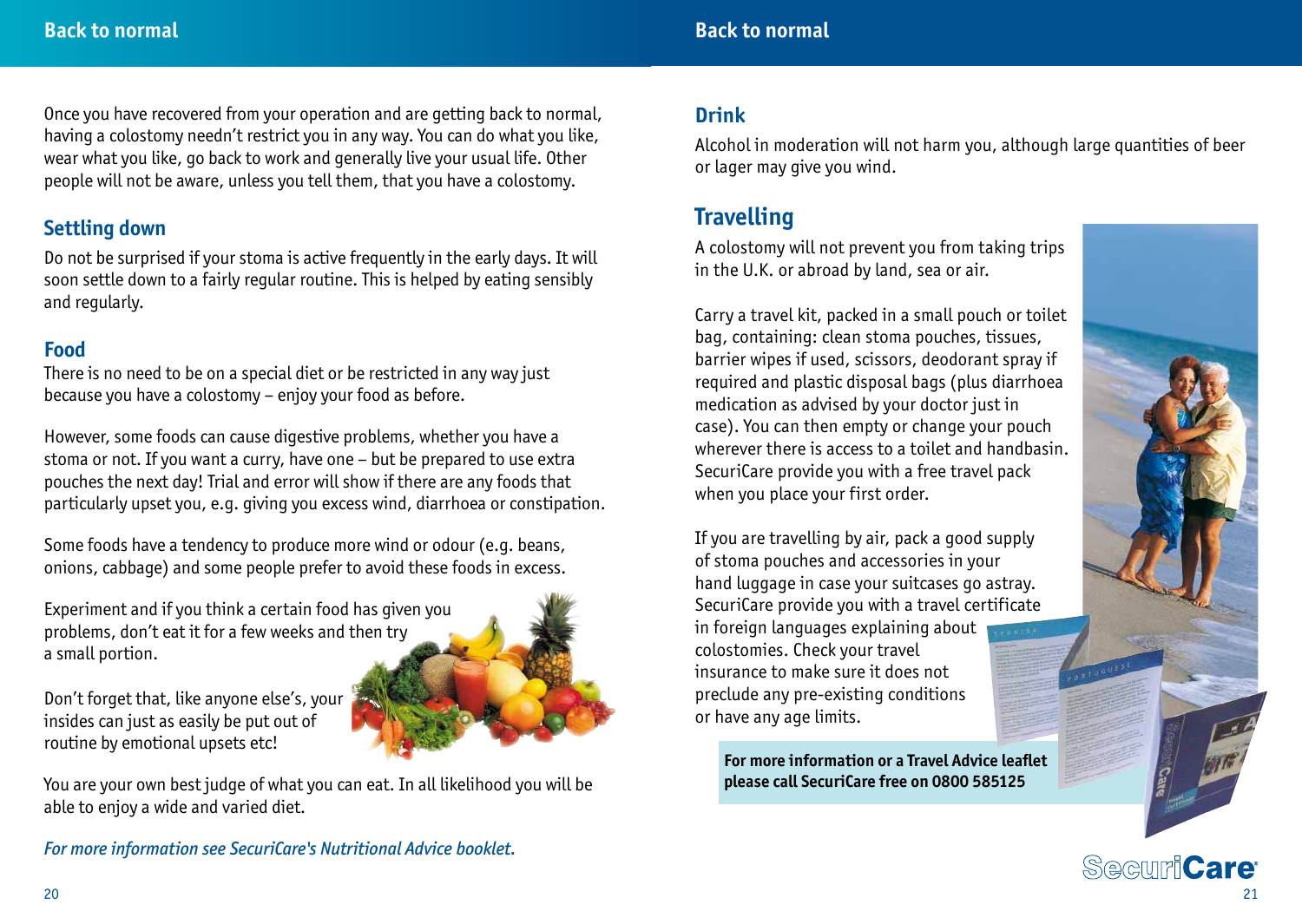## **Sex life**

After such major surgery it is bound to take you some time to get back to normal. Don't be in too much of a hurry about love-making, take your time.

You may feel shy at first because of the change in your body and because of the stoma pouch. Pouch covers can help, or ladies can treat themselves to some appealing underwear or nightwear (perhaps lacy cami-knickers or silk pyjamas) that can be worn during love-making.

In some cases, after the operation, there may be some local nerve damage or scar tissue that causes difficulties. Problems often resolve

themselves with time and understanding. Even if some difficulties do eventually remain, there are many different ways of enjoying pleasurable sexual contact.

If you have problems, or if you are entering into a new relationship and would like advice, specialist help and counselling on the subject is readily available. Don't wait too long: speak to your stoma care nurse or contact an organisation like Relate National Marriage Guidance (address in the back of this booklet).



## **Contraception**

Whilst it is unlikely that having a stoma will affect fertility, it would be advisable to discuss this matter with your stoma care nurse or GP.

## **Pregnancy**

Women with colostomies have had successful pregnancies. If you want to try for a baby, discuss the matter with your doctor or stoma care nurse.

> **Colostomy Association** 2 London Court, East Street Reading RG1 4QL Tel: +44 (0)118 939 1537 Helpline: 0800 328 4257

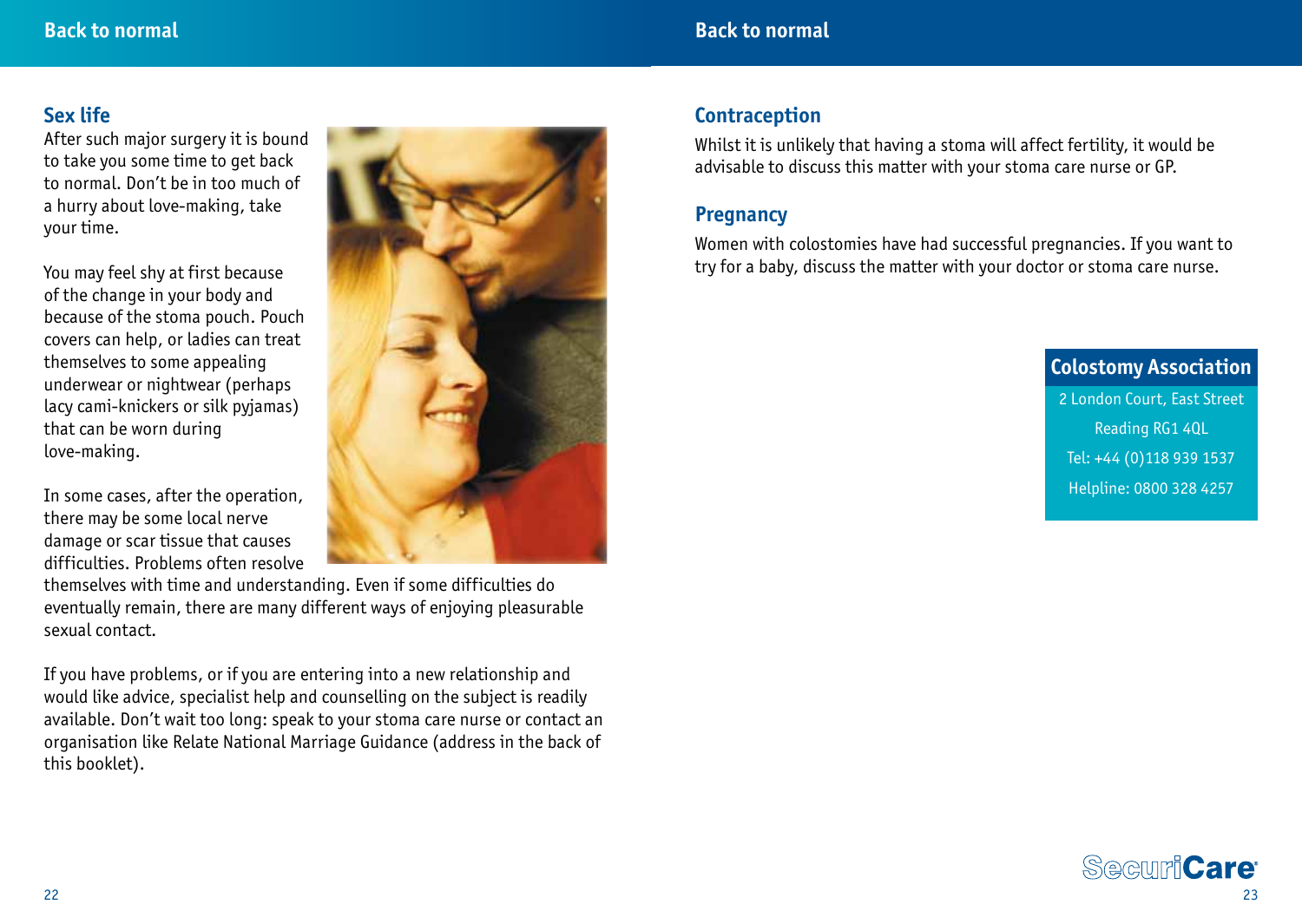#### **Surface bleeding from the stoma**

A slight smear of blood on the wipe when cleaning the stoma is common and no cause for alarm. It can also occur if you are too vigorous in your cleaning routine or suffer a slight knock.

#### **Bleeding from inside the stoma**

This is not normal. This or any change in stoma size should be reported to your doctor.

#### **Change in stoma colour**

If the stoma suddenly changes colour, e.g. becoming dark or blueish, check to see it is not being constricted in any way and inform your doctor at once.

#### **Constipation**

This can result in some obstruction, with consequent flatulence and discomfort. Extra fluids, fruit, or more fibre in the diet may help. Constipation sometimes occurs as a side effect of medication such as certain types of painkillers. If the problem is severe or happens frequently talk to your stoma care nurse or doctor.

#### **Diarrhoea**

Drink plenty of fluids to replace those lost. If you think that a certain food has affected you, leave it out of your diet for a few weeks and then try again. Drainable pouches can be useful while you have diarrhoea, to save changing pouches too often. If you have frequent or severe diarrhoea (or persistent vomiting) seek medical advice.

#### **Skin soreness**

Check the aperture size of your pouch is correct. Change your appliance only when necessary, and do so slowly and carefully. Gently ensure surrounding skin is absolutely clean and dry. Barrier wipes and creams may help. Try a pouch with better skin protection. Allergies occasionally occur – consult your doctor or stoma care nurse.

#### **'Leaks'**

Leaks shouldn't happen! Check to make sure the pouch is applied properly and that you are using pouches with the correct size aperture. Pouches vary in the degree of security offered, so try other types if you continue to have problems. Consult your stoma care nurse.

#### **Flatulence or gas**

This can be a problem with a colostomy. It is often aggravated by certain foods. Many colostomists discover that by juggling their diets they can manage the problem better. Some find that taking fennel tablets or eating yogurt can help. Experiment to see which foods cause it, e.g. cabbage, beans, fizzy drinks, nuts.

**No faeces going through into the pouch, associated with severe pains – seek medical advice.**

#### **Slow healing**

After major surgery on the rectum it is quite common for scars and wounds in this area to continue to weep for quite some time. This is quite normal, but if it happens to you and you are worried about it, talk to your nurse.

#### **Discharge from the Rectum (back passage)**

If your rectum was not removed, you may still pass mucus (jelly/slime) from your back passage. This is normal, but if it is frequent or causes you discomfort tell your stoma nurse or doctor. Obvious bleeding or other discharge should also be reported.

#### **Phantom rectum**

If you have a permanent colostomy and your rectum has been completely removed, it may feel as though you need to open your bowels in the old way, even though you cannot any longer pass motions through the anus. This feeling may last for several months after the operation, but speak to your doctor or stoma nurse if you are concerned about it.

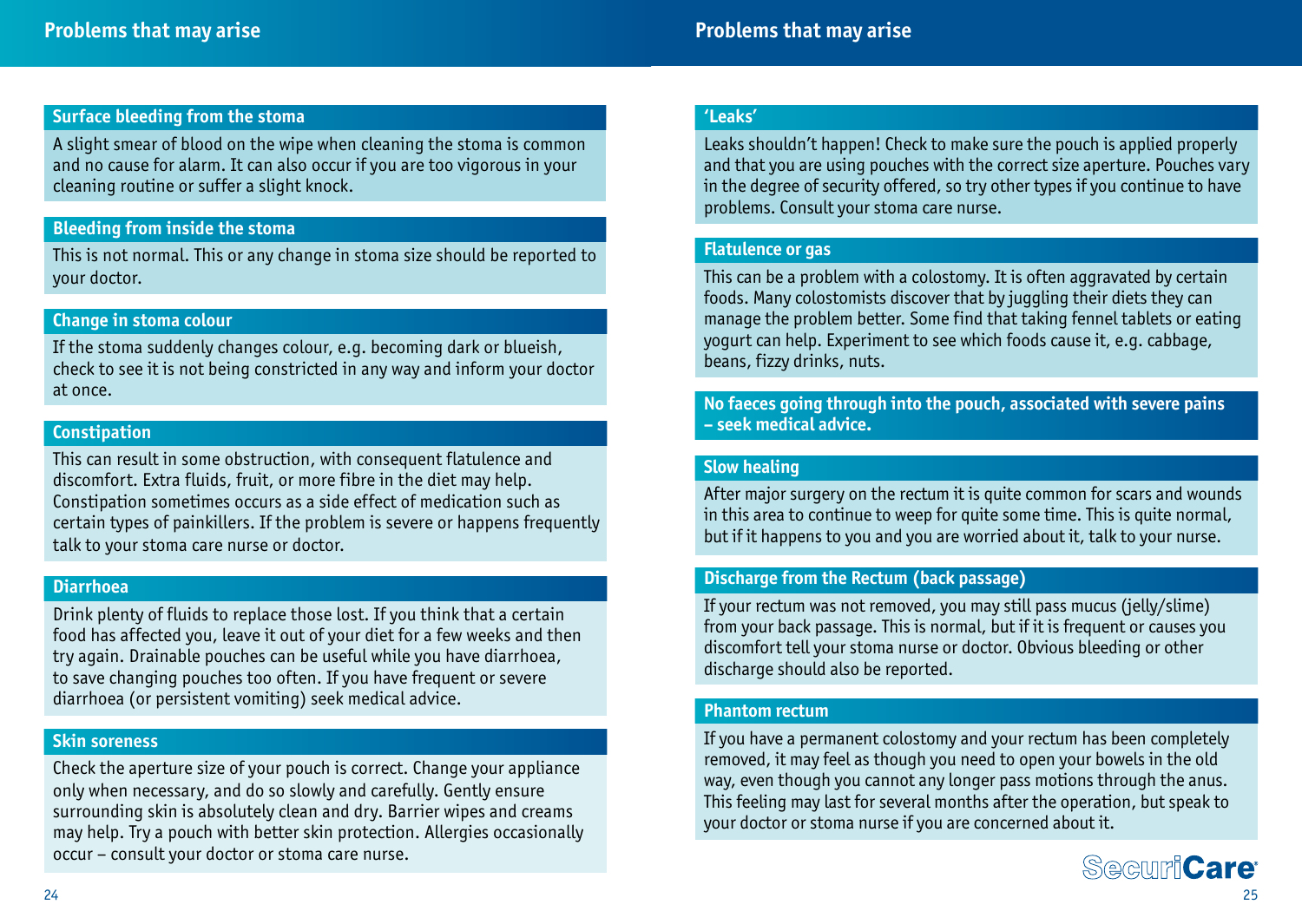#### **Will people be able to tell I have a colostomy?**

The answer to that is NO – today's stoma pouches are very slim and discreet. Wear what you like and what's comfortable (see below for sportswear). Have you ever seen anyone who you thought looked as though they had a colostomy?

#### **When should I change my pouch?**

Usually when a motion has been passed. Many colostomists find that their bodies settle into a routine, passing faeces at fairly regular intervals, e.g. first thing in the morning or last thing a night.

#### **What about sports?**

No problem – carry on swimming, dancing, playing games, gardening or whatever you enjoy doing most. Patterned one-piece costumes disguise any slight bulges for women, while men might prefer fairly high-waisted boxer type shorts. Baggy T-shirts are great cover-ups at any time, but particularly over leotards for ladies' keep-fit.

#### **Whom should I tell?**

It's entirely up to you and is a very personal decision.

#### **Will odour be a problem?**

Just as with normal bowel motions, there will obviously be some odour while you are changing the pouch (deodorant sprays are available on prescription), but if you are aware of odour at any other time, check the appliance and if necessary consult the stoma care nurse. The food you eat can affect odour produced.

#### **Baths and showers?**

Yes, either with the pouch in place or, at times of inactivity of your stoma, without a pouch on. Water will not go into your bowel even in the bath.

#### **Can I take medicines?**

Yes, but remind your GP, if necessary, that you have a stoma – some tablets can go through and come out unchanged at the other end! Some drugs may alter the bowel output, i.e. constipate or loosen stool.

## **Will my life insurance be affected?**

All insurance companies you deal with should be notified about your colostomy.

**Colostomy Association** 2 London Court, East St Reading RG1 4QL Freephone: 0800 3284257

#### *ia* **– the Ileostomy and Internal Pouch Support Group**

Peverill House 1-5 Mill Road, Ballyclare Co. Antrim BT39 9DR Freephone: 0800 0184724

#### **CancerBACUP**

3 Bath Place, Rivington Street London EC2 3JR Freephone: 0808 808000

## **Websites**

www.colostomyassociation.org.uk Colostomy Association www.cancerbacup.org.uk CancerBACUP www.clinimed.co.uk CliniMed Ltd www.bowelcanceruk.org.uk Bowel Cancer UK www.the-ia.org.uk *ia* – the Ileostomy and Internal Pouch Support Group www.macmillan.org.uk Macmillan Cancer Relief www.nacc.org.uk National Association for Colitis and Crohn's Disease www.naspcs.co.uk National Advisory Service to Parents of Children with a Stoma www.radar.org.uk RADAR www.relate.org.uk Relate National Marriage Guidance www.uagbi.org **Urostomy Association** 

**Urostomy Association** 18 Foxglove Avenue Uttoxeter, Staffordshire

Telephone: 0870 7707931 **Macmillan Cancer Relief** 89 Albert Embankment London SE1 7UQ

Freephone: 0808 8082020 **National Association for Colitis and Crohn's** 

**ST14 8UN** 

**Disease**

4 Beaumont House Sutton Road, St Albans Hertfordshire AL1 5HH Telephone: 0845 1302233



**Royal Association for Disability and Rehabilitation (RADAR)** 12 City Forum, 250 City Rd London EC1V 8AF Telephone: 020 7250 3222

#### **NASPCS**

(National Advisory Service to Parents of Children with a Stoma) 51 Anderson Drive, Darvel Ayrshire KA17 0DE Telephone: 01560 322024

#### **Relate National Marriage Guidance**

To find your nearest Relate Telephone: 0300 100 1234